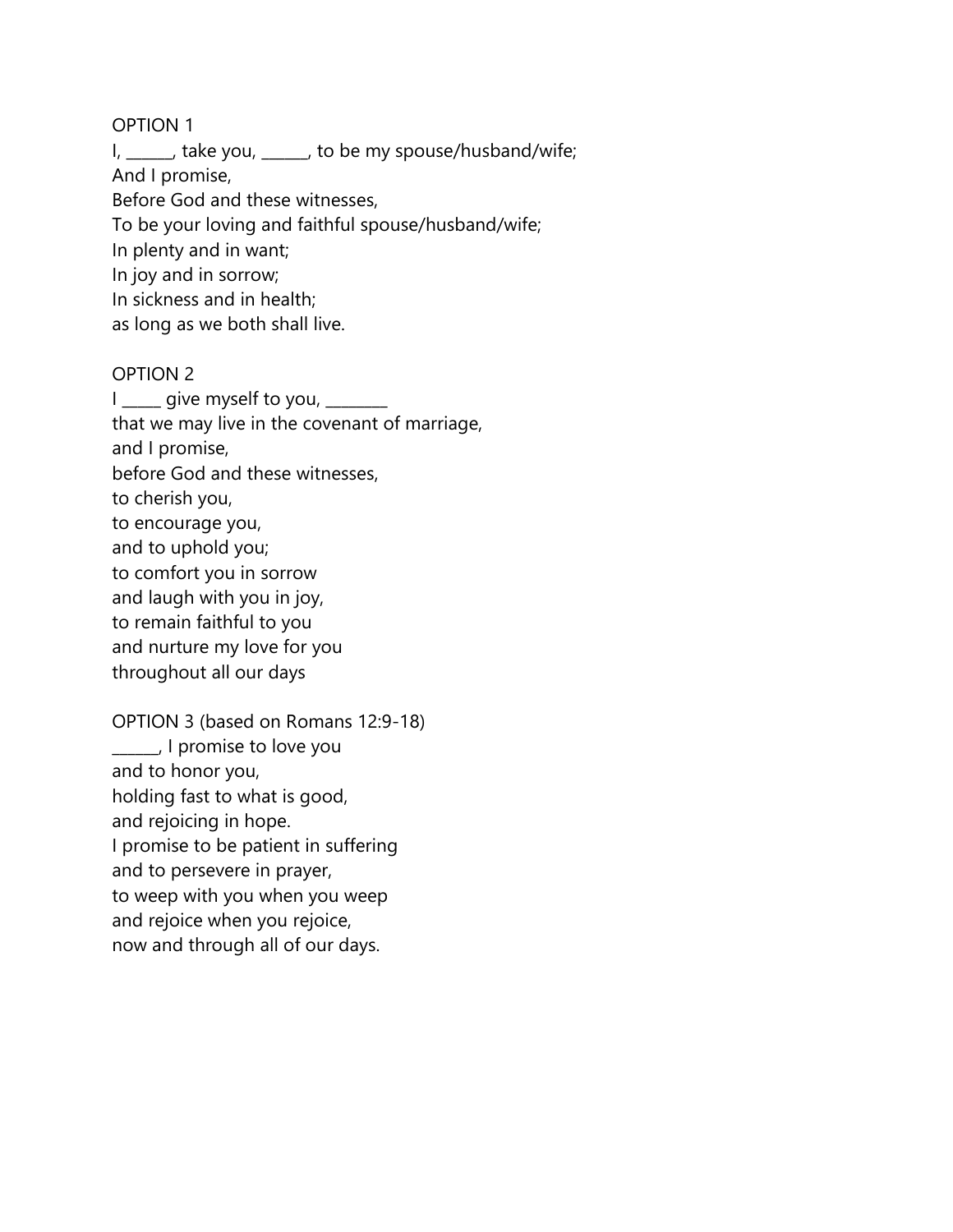\_\_\_, I promise to stand beside you in adversity and triumph, through heartache and exceeding joy, and in the ordinary days of life together. I promise to encourage you in your endeavors and in the way of the Lord. I vow to live in the joy of knowing you are God's intended gift to me and by God's grace I will be your partner/spouse/wife/husband and companion for the rest of our days.

# OPTION 5

\_\_\_, I give myself to you. Through joys and sorrows, triumphs and troubles, in times of plenty and times of want. I will remain faithful to you and love you through all of our days.

# OPTION 6

\_\_\_, I bind myself to you this day and promise to love you and cherish you, to support you and comfort you, to honor you and keep faith with you as long as we both shall live.

# OPTION 7

I<sub>1</sub>, promise to love you with my heart, with my mind and my whole self. In all things, I promise to understand, to forgive, and to take delight in you. I will keep these promises on good days and on bad days, when I'm confident and when I'm afraid, when our life together is joyful, and when our life is difficult. As I have from the beginning of our relationship, I will give myself to you with humility and with passion all the days of our lives.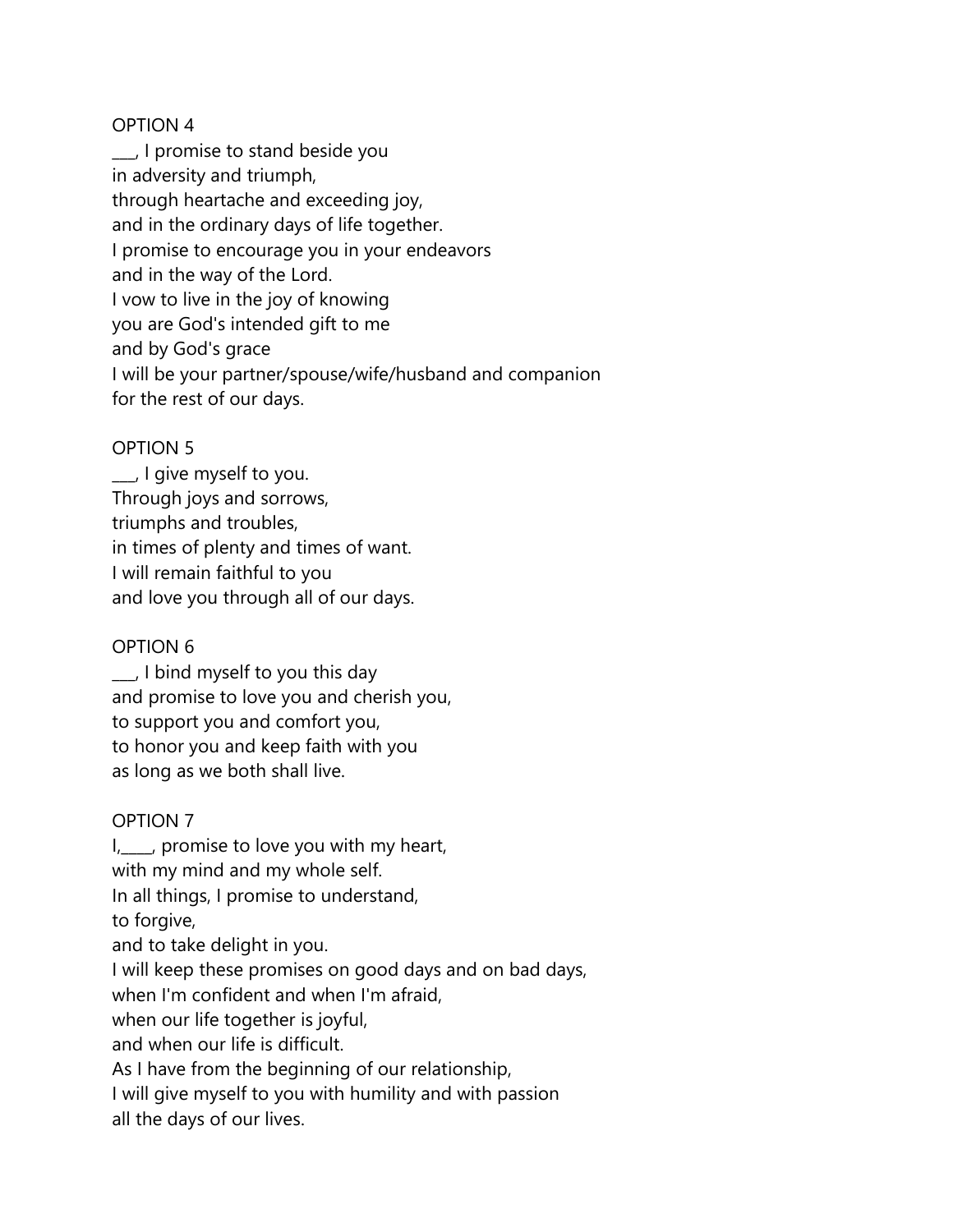|\_\_\_\_, take you. \_\_\_\_. to be my love, my partner, my spouse/husband/wife; and I promise to dwell with you in faithfulness; to live in the spirit of mutuality, sharing equally in our common life. I will support you in times of struggle and share your deepest hopes to our life's end.

#### OPTION 9

\_\_\_, my beloved, I give myself to you-- heart and mind, body and soul, now and always.

### OPTION 10

| With you, $\_\_\_\prime$ |
|--------------------------|
| I will share my life--   |
| all that I am,           |
| all that I have been,    |
| all that I will become.  |
| This I promise.          |

#### OPTION 11

I, \_\_\_\_\_, take you, \_\_\_ to be my spouse/partner/husband/wife. All that I am I give to you, and all that I have I share with you. Whatever the future holds, for better, for worse for richer, for poorer, in sickness and in health, I will love you and stand by you as long as we both shall live.